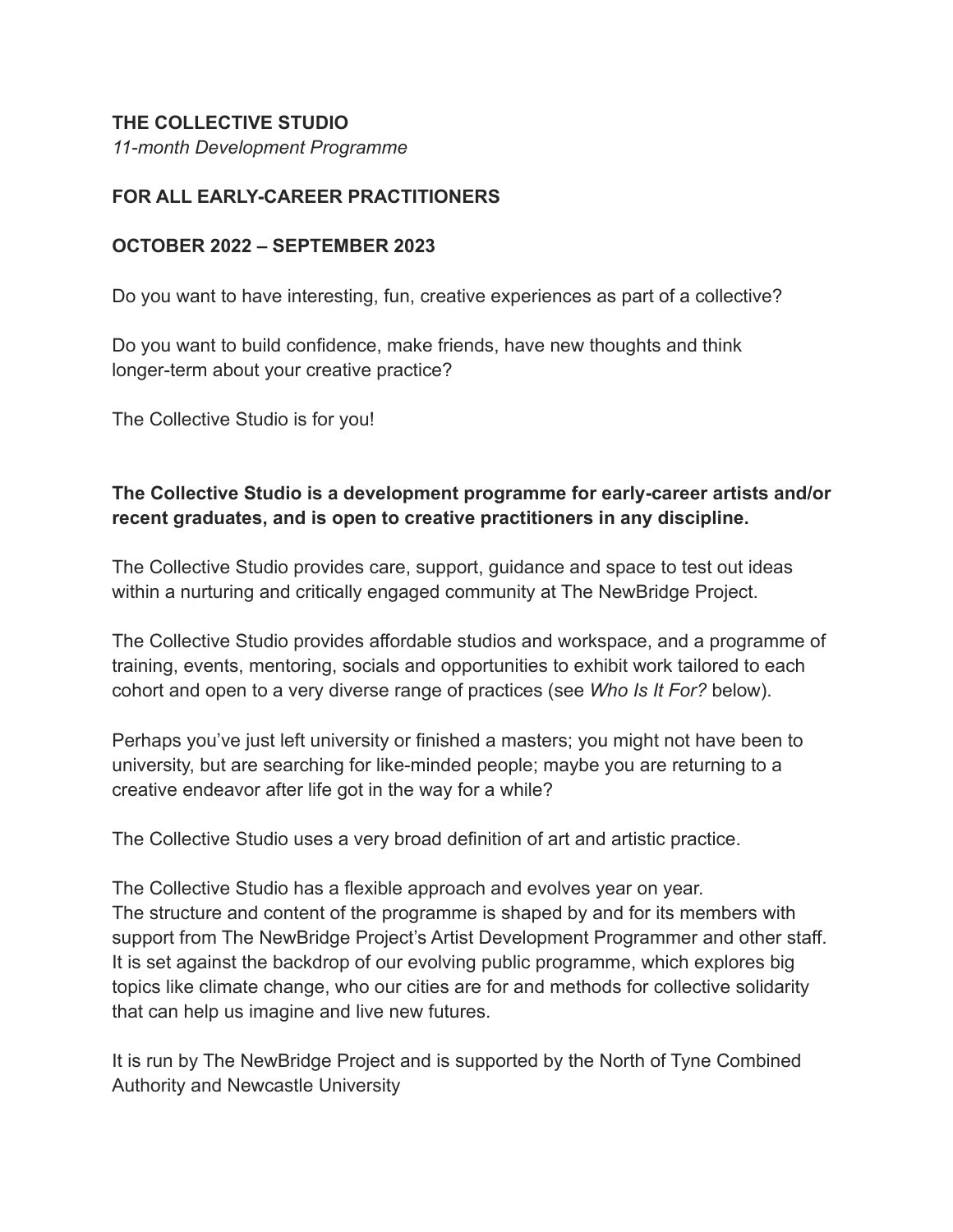## **11 Month Programme**

11 month events programme and subsidised studio provision between October 2022 – September 2023.

You will be inducted in the building from early October 2022, *before* the first intensive 2-dayer, and your membership of the Collective Studio will end in the middle of September 2023.

3x Intensive 2-day workshops on:

- 12th & 13th October
- 15th & 16th February
- 14th & 15th June

*(Wednesday and Thursday, 12 noon–6pm plus evening socials)*

Programmed events every month:

- Wednesday November 16th 1pm
- Thursday December 15th 6pm
- Wednesday January 11th 1pm
- Thursday March 16th 6pm
- Wednesday April 12th 1pm
- Thursday May 18th 6pm

*(Wednesday afternoon / Thursday evening)*

(It is recommended you put these dates in your diary now as attendance will give you the fullest experience of the Collective Studio).

July/August/September form the soft fade-out of the Collective and feature no formally planned activity but peer-led events, activities and support continue.

The Collective Studio is about much more than subsidised studio space. It includes:

- Crits, events & workshops
- Invited local and national workshop leaders
- Socials
- Access to production and project spaces (including wood workshop, darkroom, print studio, ceramic studio)
- Works-in-progress exhibitions
- Field trips
- Mentoring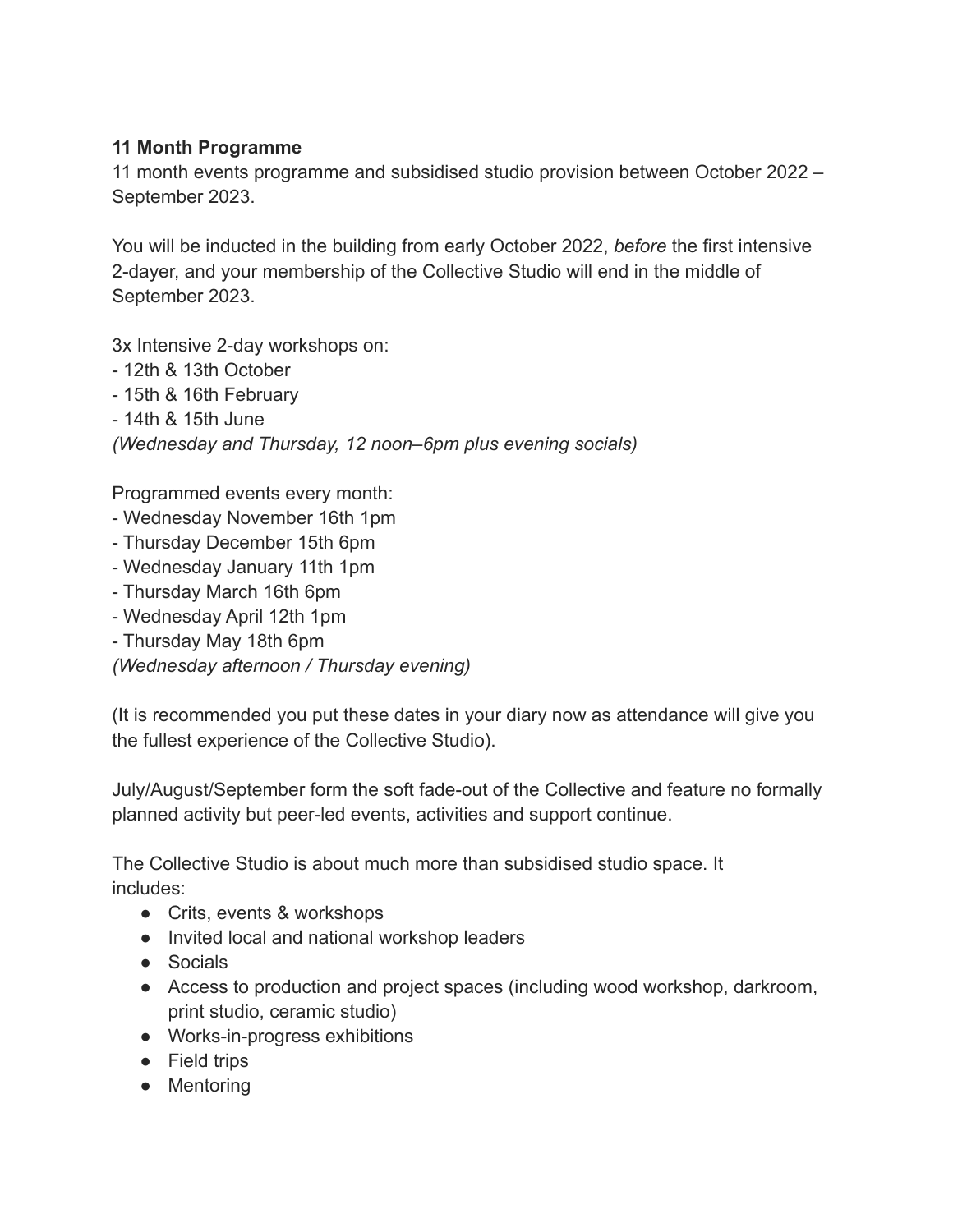- Studio & workspace
- Budget allocated for the cohort to collectively use, providing the opportunity to exhibit work and/or programme events.
- Peer-led activity

If you are interested in a studio space and not the programme, then have a look at applying for a studio on the *['Become a Member](https://thenewbridgeproject.com/become-a-member/)'* page on our Website.

## **How does it work?**

The Collective Studio operates through an 11-month membership model providing different types of space membership including:

- shared studios  $(E35$  per month 2 people sharing a 5m2 space with own desk);
- coworking and hot desking  $(E25$  per month);
- associate membership for Non North-East based practitioners only (£60 per year / £5 per month - most activity accessible virtually).

Through this membership you also have access to a broader range of events and development opportunities through NewBridge's ongoing artistic programme and *[Practice Makes Practice](https://thenewbridgeproject.com/artist-development/practice-makes-practice/)* (our wider member-led development programme).

Along with studio and workspace, Collective Studio members will gain access to a regular and flexible curriculum of support, including events, socials and mentoring. The structure will be shaped around three 2-day workshops in October, February and June, monthly events with invited guest

practitioners and regular socials and peer-led activity.

The Collective Studio is based at The NewBridge Project in Shieldfield, **Newcastle** 

## **Who is it for?**

The NewBridge Project is looking for any early-career practitioners and creative graduates to be part of The Collective Studio cohort from mid-October 2022 to September 2023.

The Collective Studio is open to all creative disciplines including (but not limited to):

Visual artists, curators, filmmakers, photographers, performers, writers, architects, sound artists, designers, creative producers/organisers, musicians, activists, ceramicists, sculptors, conceptual artists, socially engaged practitioners, poets, directors, actors and researchers.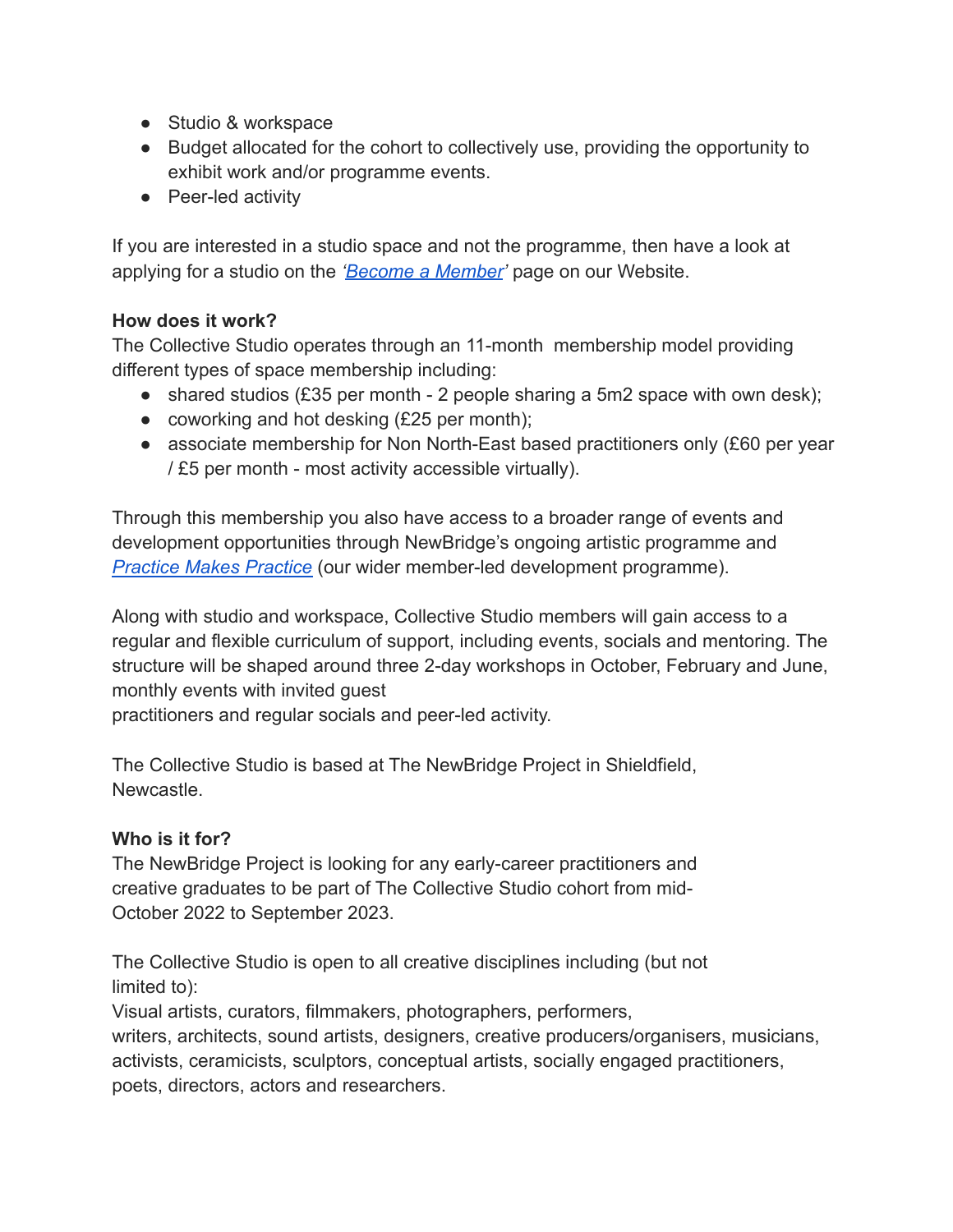Get in touch if you aren't sure as it's highly likely your discipline is accepted!

The Collective Studio is for:

- Those who have not undertaken a formal education course but can demonstrate a developing creative practice.
- Those who have completed an alternative or non-formal education programme in the last 3 years.
- Those who have graduated from any university/art school/college in the last 3 years from an arts-based or related, creative course (BA and Master level welcome).
- The Collective Studio 2022-23 is not open to those who have previously completed a graduate/Collective Studio programme at The NewBridge Project, or for people currently enrolled in Higher Education - just wait 'til you've finished.

A wide range of disciplines and experiences is incredibly important for the structure and the creative environment of the Collective Studio.

# **Applying**

We have a number of different ways to apply for The Collective Studio:

- Through a single PDF document containing the following information.
- Through a video or sound file containing the following information.
- If there is another way you wish to apply then get in touch and let us know.

Please send your application to [applications@thenewbridgeproject.com](mailto:applications@thenewbridgeproject.com) with 'YOUR NAME The Collective Studio Application' in the subject line. (Save the file as Your\_Name\_Collective\_Studio\_Application)

# 1. Statement

(Max. half page of A4 / 2-3 minutes via video or audio). This is the most important part of the application, and the following prompts will help you to complete your statement:

- Put your name at the top of your statement
- Why would you like to be part of The Collective Studio 2022-2023 at The NewBridge Project and what appeals to you about the collective experience it offers?
- How might it benefit your personal, creative, and professional development?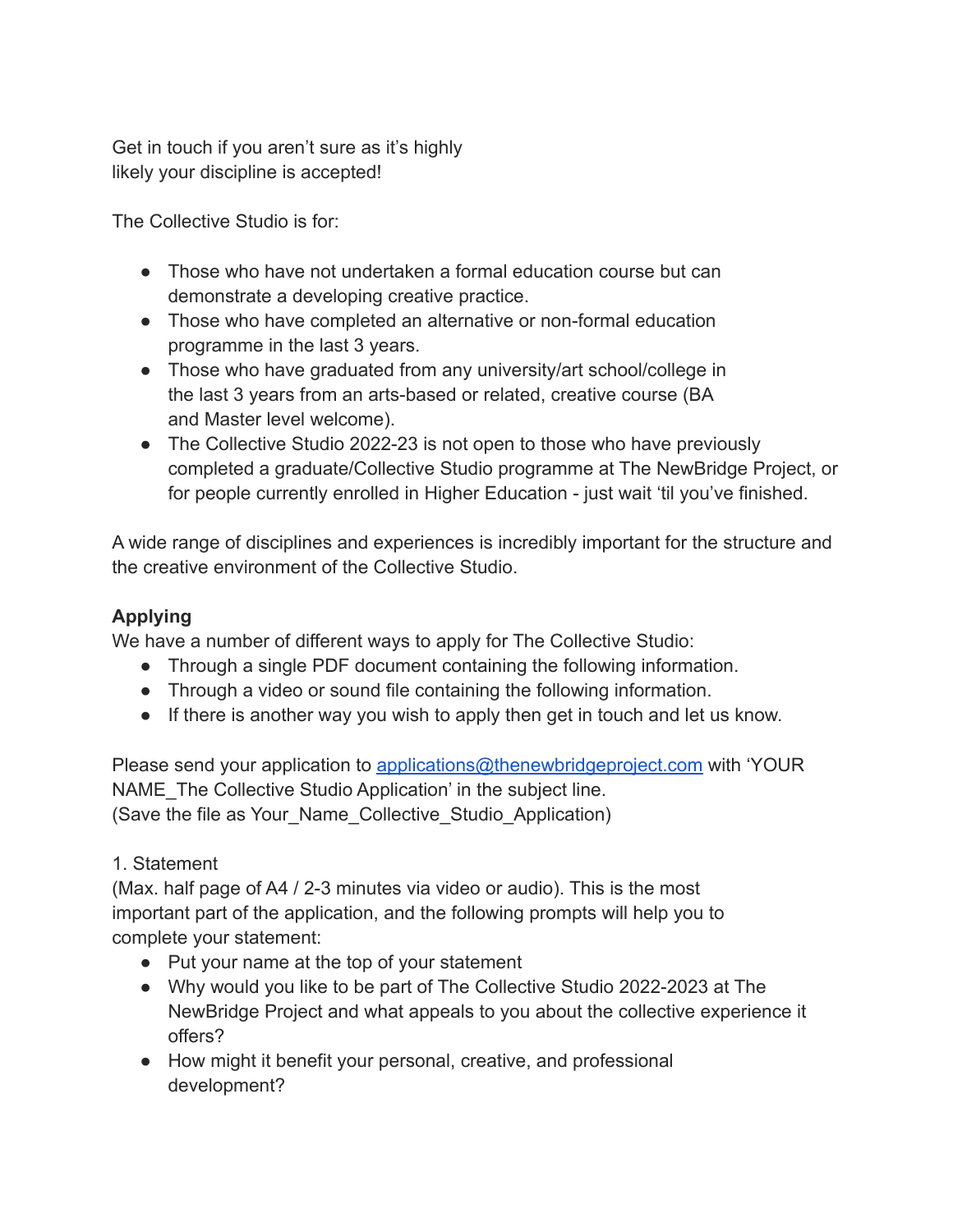- What will you contribute to the collective experience?
- Do you have any suggestions for activities or people you'd like to invite as part of the programme? (This isn't compulsory!)
- We are most interested in your enthusiasm and personality coming across in this bit - please be yourself! It doesn't matter if you don't have a big track-record to show us.

## 2. Bio/Artist Statement

(Max. half page of A4 / 2-3 minutes video or audio), including information about who you are (the bio), what your creative practice is and why you do it (artist statement). Don't worry if you aren't happy with this. That's a common feeling and we will be developing this as part of the programme.

## 3. Brief CV

(Max. 1 page A4 / 2-3 minutes video or audio) focussing on your practice and any relevant experience (include an up-to-date address, contact phone number and email address (non-university). You won't be selected based on your CV but it helps with background info.

4. We welcome applications from people who haven't undertaken a formal degree course, so this isn't mandatory, but if you have been to university, please state which subject course you have completed, the year of graduation and what institution you attended, or provide equivalent information.

5. Weblinks or images of recent work (up to 3 items). This is to give us an indication of your work, it's subject matter and medium – which will help us to plan the programme. We don't select based on this.

6. Please include what type of space membership you would like to apply for (shared, hot-desk, associate), and let us know your first and second choice for this!

7. Equality and Diversity monitoring form

### **Deadline Thursday 28th July, 12 noon**

Successful applicants will be notified by Thursday 11th August.

### **Bursaries**

We want The Collective Studio to be open and accessible to everybody, and as such are offering a number of bursaries for free membership to support people who would otherwise be unable to participate.